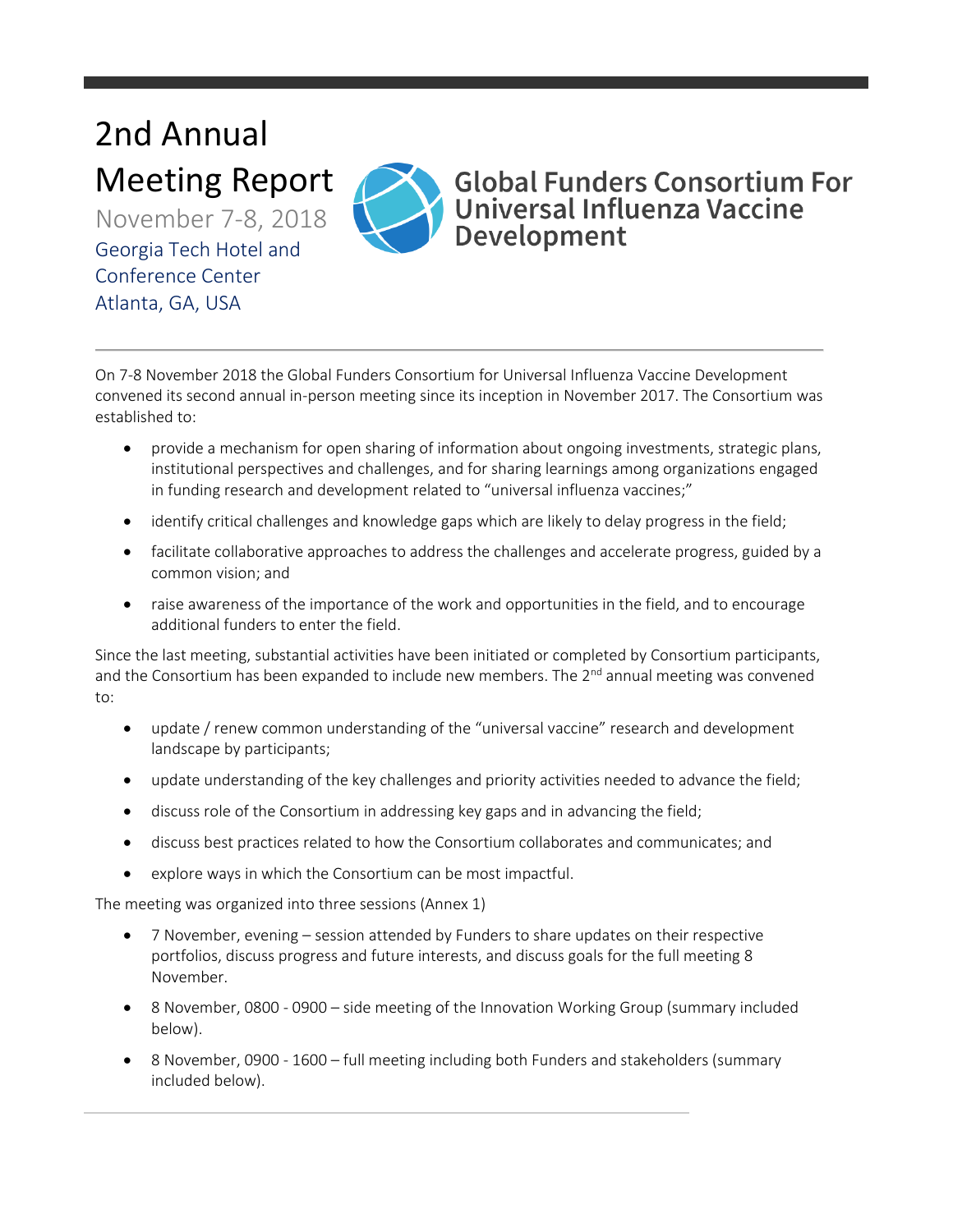8 November, 1600 - 1800 – Funders-only meeting to review the meeting results, key points and actions to be taken as a result of the meeting.

#### **Meeting Summary**

Progress was made towards addressing gaps or challenges identified during the 2017 meeting.

**Creating a mechanism for sharing information** – During the last year, three teleconferences were convened to allow Consortium members to share progress of their activities and hear from other members. An in-person meeting was convened following the Human Challenge Model meeting in London in June 2018. An e-newsletter was created to facilitate regular sharing of information among Consortium members regarding funding opportunities, developments in the field, and relevant meetings. Finally, in spring 2018, the Consortium website was established as a mechanism to share information and increase the visibility of the Consortium members' work.

**Creating a common landscape for stakeholders** – Two activities initiated in 2018 to create a common landscape of activities and vaccine candidates among Consortium members were discussed.

- The *universal vaccine roadmap* was prioritized from the 2017 meeting as tool needed to advance the field. Wellcome Trust, who leads global efforts to create roadmaps for other vaccine programs, initiated discussion with partners about the need for and design of a universal vaccine roadmap. Further discussion about creation of a universal influenza vaccine roadmap was carried out in London in July 2018 between Wellcome Trust, Consortium members, and the Center for Infectious Disease Research and Policy (CIDRAP). At the time of the November 2018 Consortium meeting, Wellcome Trust announced funding to CIDRAP to create the roadmap, highlighting how the landscape would align with their strategic plans. The roadmap will address research and development needs, both for incremental improvements in seasonal vaccines, as well as for transformational improvements in vaccines against diverse strains, including pandemic influenza strains. The next steps in creation of the roadmap will be to conduct a scientific review of influenza vaccines related to next generation vaccine development, including current initiatives underway and basic science requirements. A task force of subject matter experts will be created to support this work. It was acknowledged that Wellcome Trust's early investment in the creation of the roadmap is a first step, but that maximum utility will require broad engagement of partners, which the Consortium can facilitate. Next steps include development of a roadmap implementation plan. Finally, a monitoring and evaluation program will be required. It was determined that Consortium members would be included in the creation and/or the review of the roadmap.
- A "product landscape" of vaccine candidates was suggested during the initial Consortium meeting as a tool to create a common, ongoing dashboard of products in clinical development. Dr. Michael Osterholm presented a plan for creation of such a landscape. The goals of the landscape would be to create, refine and maintain a common source of up-to-date, curated information on universal or broadly protective influenza vaccine technologies in development. The landscape would focus on technologies that represent transformational changes, rather than incremental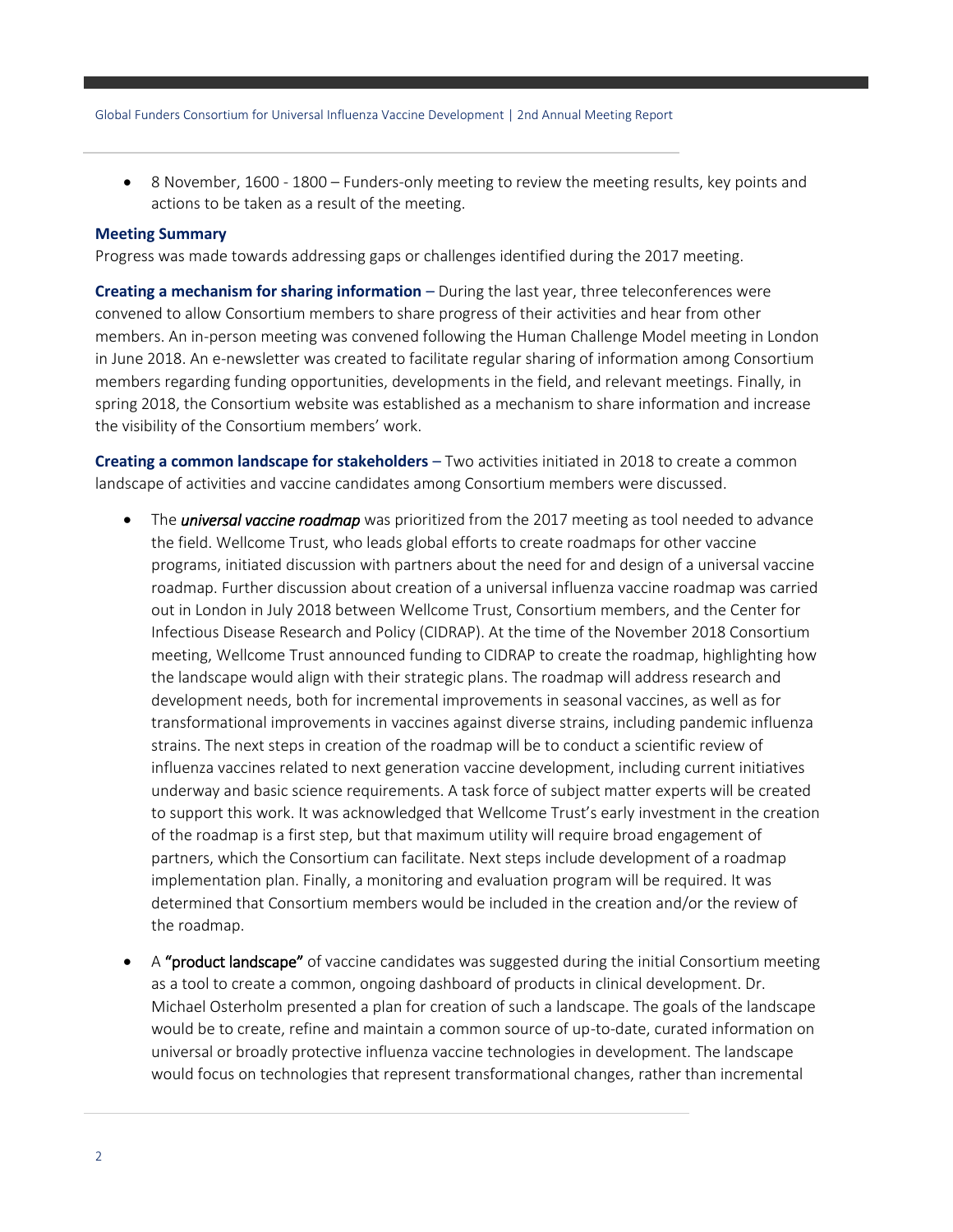improvements in seasonal vaccines. Such a landscape would provide a tool to facilitate research and development among stakeholders by creating a common understanding, illustrating areas of research that represent key gaps, and potentially enhancing collaboration and coordination among funders. The landscape would be neutral in perspective, transparent, maintained by subject matter experts with regular updates, and publically available through open access. The Consortium will provide funding from the BMGF grant through the Task Force for Global Health (TFGH) to CIDRAP to complete the first two phases of the work. In collaboration with the Consortium, CIDRAP will convene an advisory work group to advise on product inclusion criteria, database information variables, scheduled updates, data sources, and uses and impact of the landscape. Core membership for the work group would include key members of the Consortium, and be led by Dr. Osterholm and other experts as needed. Phase 1 will aim to complete design and create an initial version of the landscape by mid-2019. The landscape will be refined and updated in 2019 and 2020. The relationship of this landscape to existing similar products produced by Consortium members such as BARDA and NIAID was discussed. One possible outcome is that this landscape becomes the common landscape for all Consortium members, thereby reducing the need for such investments by Consortium members.

#### **Increasing Advocacy**

A consensus role identified for the Consortium is to serve as a voice to advocate for increased and new funding, as well as new partners for research and development of universal influenza vaccines. While there have been many conferences, presentations and manuscripts from Consortium members helping to raise awareness of the value of these vaccines and the need for further investment – two discreet activities were discussed.

 Drs. Rosalind Eggo and Mark Jit, from the London School of Hygiene and Tropical Medicine presented on the development of an investment case for universal influenza vaccines. The goal of the investment case would be to quantify the impact on global demand and market for universal vaccines using dynamic transmission models. Models would incorporate both low-middle and high-income countries, both seasonal and pandemic periods, and different vaccine characteristics. The output of the model would include the incremental benefits of various approaches, measured in number of cases, hospitalizations, deaths, QALYs and DALYs prevented. The audience for the model would include investors and governments. The proposed model could include both direct and indirect effects of vaccine approaches. This sort of model has been used for decision-making with other vaccine approaches such as live attenuated influenza vaccines. The timeline proposes that the work would be conducted over a two and half year period. The group discussed the value of such a model, agreeing that this work was worth pursuing and that it would discuss potential funding options.

#### **Partner Updates – Increasing investment and working together**

During the past year, there were notable examples of Consortium members collaborating to increase opportunities for research and development in the field. Those discussed included: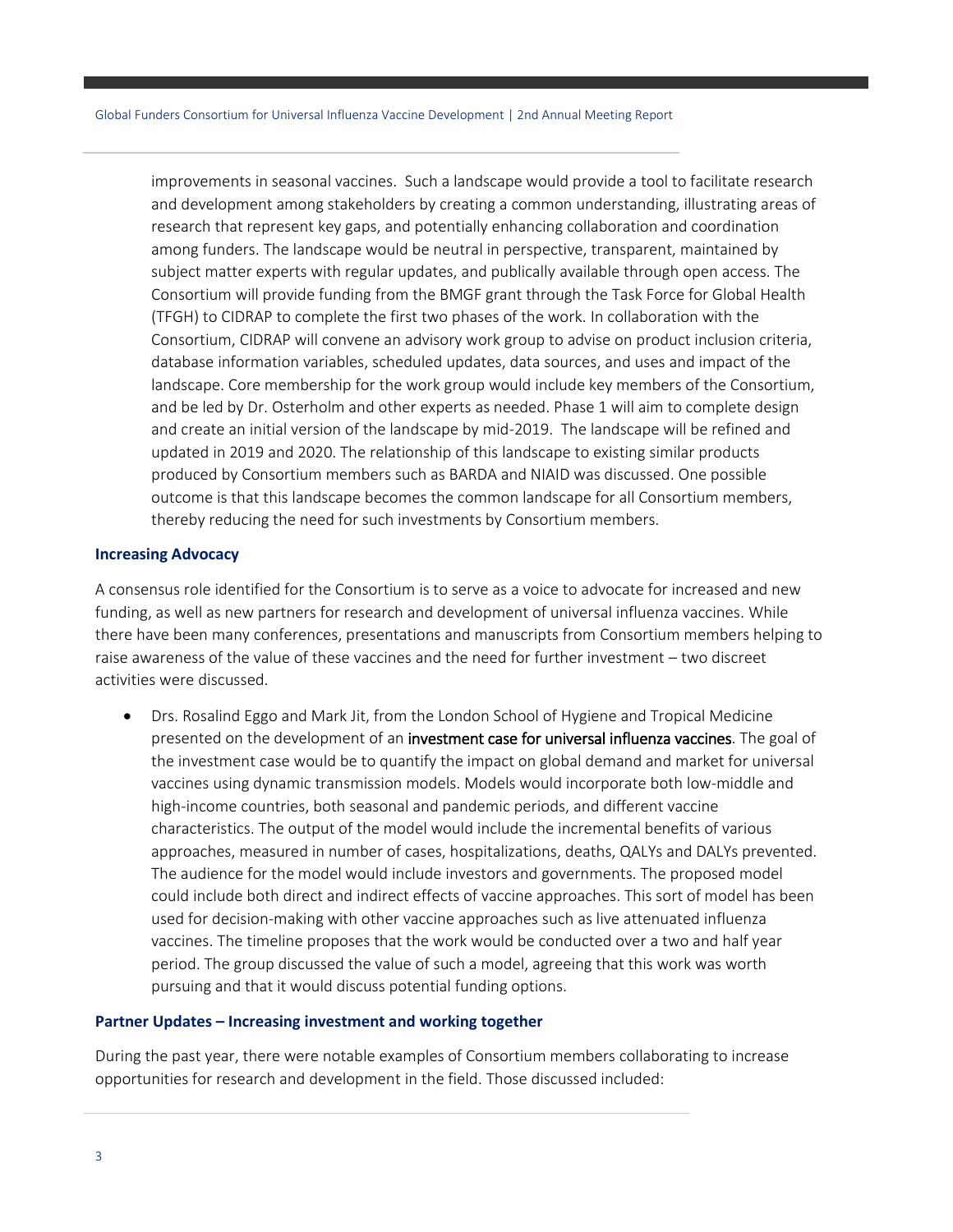- Bill & Melinda Gates Foundation and Page Family's Universal Influenza Vaccine Development Grand Challenge –a collaboration between BMGF and PF (now Flu Lab) was announced in 2018 to fund innovative, transformational projects to advance universal influenza vaccine development. The initial proposals have been reviewed, with a small number of proposals selected as finalists. Decisions on project funding in various amounts will be made during the first quarter of 2019.
- The European Union–India call for proposals –a collaboration between the European Commission and the Department of Biotechnology, India was announced in 2018 to fund innovative projects to advance influenza vaccine development. The proposals will be collected through the  $16<sup>th</sup>$  of April 2019, and 6 to 10M€ per proposal will be available. Eligible projects will include those related to pre-clinical or early clinical research on vaccine candidates, proof of concept studies, and the potential use of human challenge models. Grants are available to European Union and Indian institutions.
- The Bill & Melinda Gates Foundation reviewed their portfolio of activities that included several collaborations. They are currently funding development of novel vaccine candidates and novel approaches for vaccination in collaboration with academic, industry, and governmental partners: 1) a chimeric HA stalk-based universal vaccine (Mt. Sinai, PATH, GSK); 2) an mRNA-based multivalent universal influenza vaccine (CureVac); 3) pre-clinical development of a universal flu vaccine (NIAID); and 4) prime boost studies of universal influenza vaccines (NIAID/JHU, JHU). They have also invested in creating international standards for stalk-based antibodies with NIBSC, UK.
- DARPA is working with BARDA to better understand predictors of person to person transmission of influenza using samples from cohorts in human challenge models. This will address some of the basic science gaps and influenza immunology and transmission noted during the November 2017 meeting. DARPA is also planning a study to evaluate antibodies as a compliment vaccination using an RNA/DNA delivery. They will work with Don Milton at University of Maryland.
- Open Philanthropy is focusing on antivirals, diagnostics, and pre-clinical vaccine development. Their focus is a better understanding of influenza immunology, an area highlighted as a need during the 2017 Consortium meeting. One notable project is a collaboration with University of Washington to support research by Professor David Baker and collaborators on the development of a universal flu vaccine, and improved methods for computational design of protein-based therapeutics to treat disease.
- Human Vaccines Project is focused on a better understanding of human immunology through creating improved influenza vaccines. They have created partnerships that include scientific hubs as well as a variety of affiliated partners. Activities during the last year included creating a webinar lecture series, young investigator prizes, and symposia concerning universal vaccine development. They are also conducting clinical research on the immune response to influenza vaccines. One such study will be conducted using Flucelvax in which 10 vaccinated volunteers will provide numerous serial blood, urine, lymph node, bone marrow, and microbiome samples to assess the immunologic response in great detail.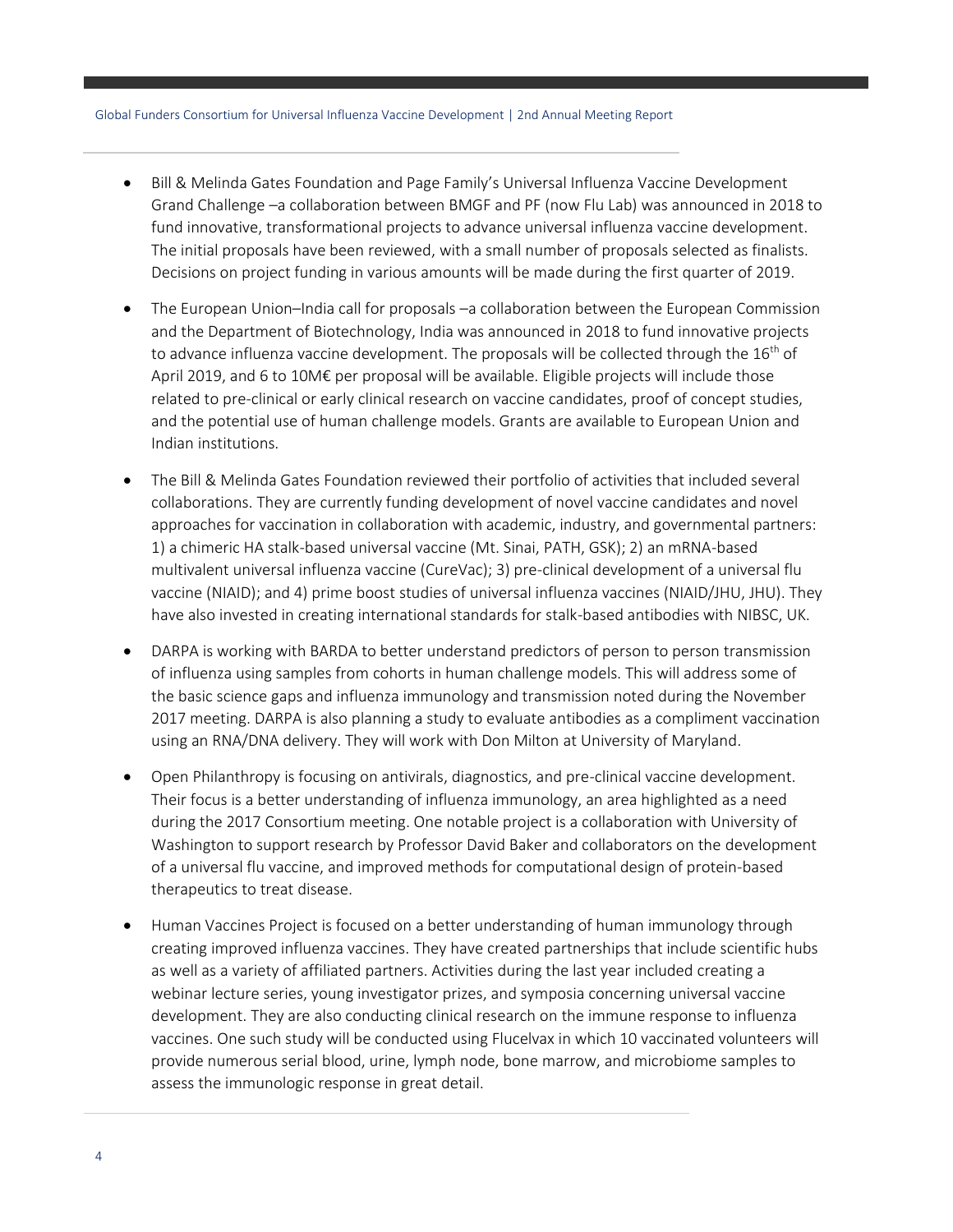- NIAID has begun implementing their universal influenza vaccine strategic plan articulated in 2017. They reviewed their preferred product profile for universal influenza vaccine that underpins the strategic plan. The plan articulates three research areas: transmission natural history and pathogenesis; immunological correlates of protection; and rational design of universal influenza vaccines. Progress in each area would be facilitated by a work group to develop and improve animal models, establish longitudinal cohorts, increase capacity for human challenge models, and develop systems biology approaches. To accomplish this, NIAID has issued new administrative supplements, and two new program announcements for investigator-initiated research. They expect to fund multiple, multi-year projects during the next year using these new mechanisms. In addition, they reviewed their current investment in pre-clinical development, clinical phase I, and phase II products, which illustrated a robust portfolio of candidates. They currently have 45 active awards representing 32 unique influenza vaccine candidates. The current portfolio includes multiple antigen targets for the vaccines as well as the use of known and standard adjuvants. To address a need identified during the 2017 meeting, NIAID issued a request for information on existing cohort studies that may allow for assessment of influenza immunity and vaccine effectiveness. They received 30 relevant responses, which led to five new cohorts being funded. They have increased funding to develop improved animal models by investing in producing ferret reagents as well as distributing the reagents to the community. Regarding human challenge models, NIAID has invested in creating two GMP Manufactured strains for distribution (H1N1 and H3N2), and in conducting the phase I natural history challenge studies using the existing challenge strain. They are investing in the creation of two collaborative influenza vaccine innovation centers (CIVICs), to foster innovative influenza vaccine approaches that provide robust durable mucosal and systemic immunity. Finally, NIAID has supported, or will support, several scientific meetings to discuss issues relevant to universal influenza vaccine design.
- PATH is collaborating with several Consortium partners on issues around human challenge model development, and clinical trials. They also submitted a Grand Challenge grant.
- Inserm has a broad research portfolio that includes work on understanding the genetic variation of influenza viruses, the viral host interaction, human responses to influenza infection, and clinical trials to study combinations of vaccines as approaches to enhance humoral and cellular immune responses. They also have a variety of activities involving social scientists founded on their previous HIV work.
- The Canadian Institutes of Health Research (CIHR) Institute of Infection and Immunity (III) is currently evaluating its research strategies going forward to determine the best role for their funding and their collaborators in research and development of influenza vaccines, as part of its strategic plan development. The Institute currently funds centers in Canada that work on immunology platforms, adjuvants, and mucosal immunity. Moreover, Canada is currently developing capacity in the human challenge model under the leadership of Canadian researchers which includes the potential for a human challenge model center and in creating the GMP-grade flu strain (H3N2) for use in the studies.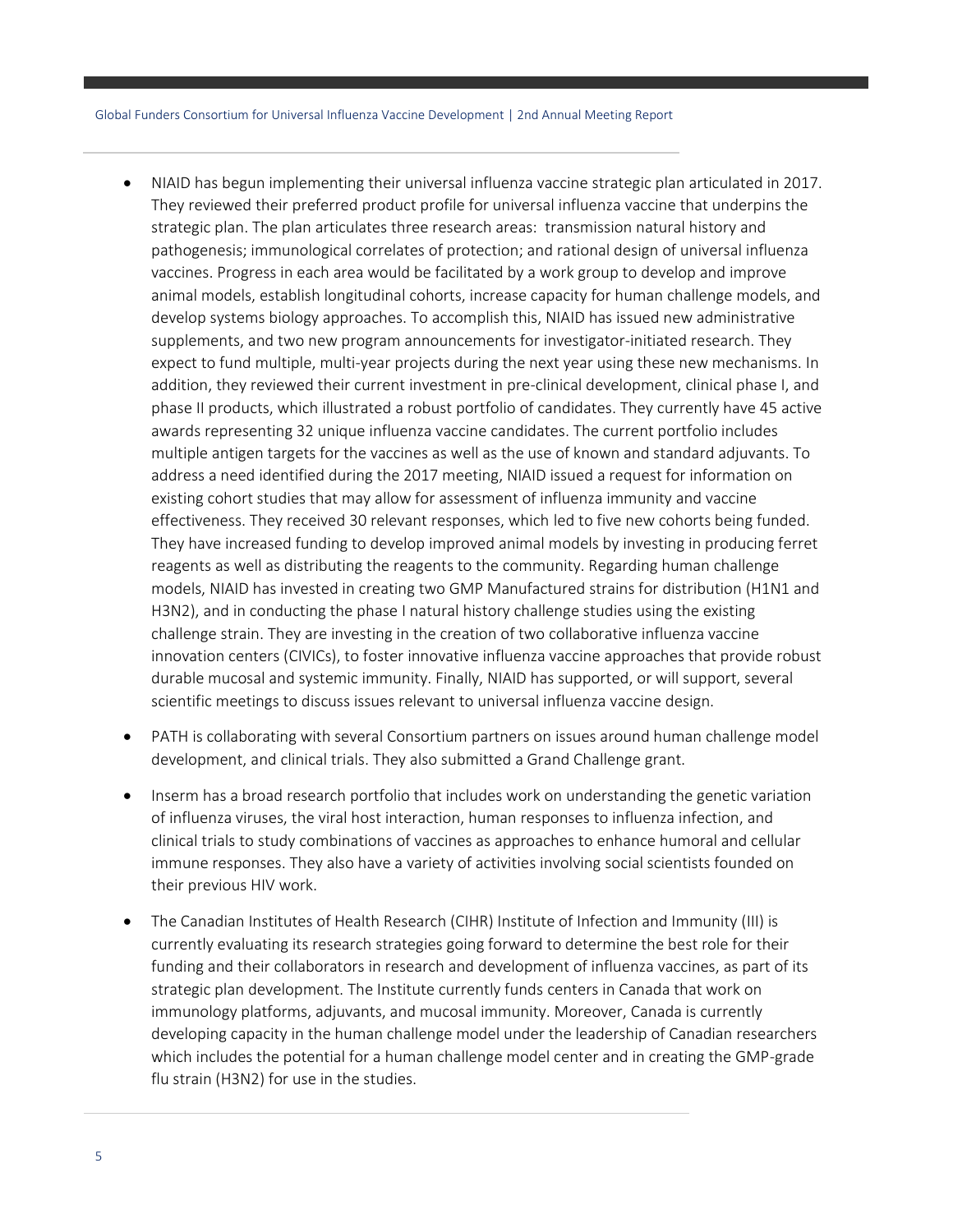- The Sabin Vaccine Institute's focus is on advocacy and creating opportunities for transformative change in this field. This involves engaging novel as well as traditional thinkers. They recently held a meeting in Aspen, USA on universal influenza vaccines to create a forum for innovative ideas, and launched [www.influenzer.org.](http://www.influenzer.org/)
- Wellcome Trust in addition to funding the universal vaccine roadmap, other investments relevant to the Consortium relate to general investments in basic science research, sample sharing, communication projects, and, potentially, human infection studies. Wellcome Trust is a foundational donor for the Coalition for Epidemic Preparedness Innovations (CEPI), and the International Severe Acute Respiratory and Emerging Infection Consortium (ISARIC).

#### **Fostering innovation**

Bruce Gellin, Sabin Vaccine Institute, and Casey Wright, Flu Lab, have led the creation of an Innovation Working Group of the Consortium. The work group was formed to look for innovative ideas or innovative partners that can be brought into the field to create transformational changes. The group has met by phone several times during 2018, as well as during the November 8 meeting. The initial focus of the group was to work with the Grand Challenge project to determine if some of the unfunded proposals submitted might contain promising, innovative approaches to vaccine design, or might address data gaps in the field. During the Innovation Working Group meeting, one idea that resonated with the group, and later with the full meeting, was to develop a platform to share unfunded proposals between interested Consortium members. Open Philanthropy shared that they had some experience with this and offered to help with the concept. The concept is that Consortium members would be willing to facilitate the sharing of proposals received by each organization, but which did not ultimately receive funding. Proposals would be shared with other Consortium members through a central dedicated platform. The design of such a platform would require further discussion, but was generally thought to be a valuable tool for ensuring that promising ideas are more likely to receive some funding. Principles of confidentiality and not increasing investigator or funding agency workload were thought to be a priority. It was acknowledged that creating such a mechanism would require addressing the strategic, procedural, and institutional differences between the funders. Another advantage of such a mechanism would be to increase the visibility of investments among funders and to decrease the opportunity for duplicative funding. It was decided that the Innovation Working Group would lead the discussions and the design of this mechanism.

#### **Addressing key knowledge gaps**

During the 2017 Consortium meeting, several gaps in understanding of the immunology, virology, and epidemiology of influenza and influenza-vaccines were noted. One recommendation from that meeting was to conduct activities to increase the use of influenza human challenge models, as a tool both to make vaccine evaluation more efficient and timely, and to create data to address key knowledge gaps.

 On May 31 and June 1, 2018, a meeting entitled "BMGF convening on the influenza human challenge model for universal influenza vaccine development" was held in London. The meeting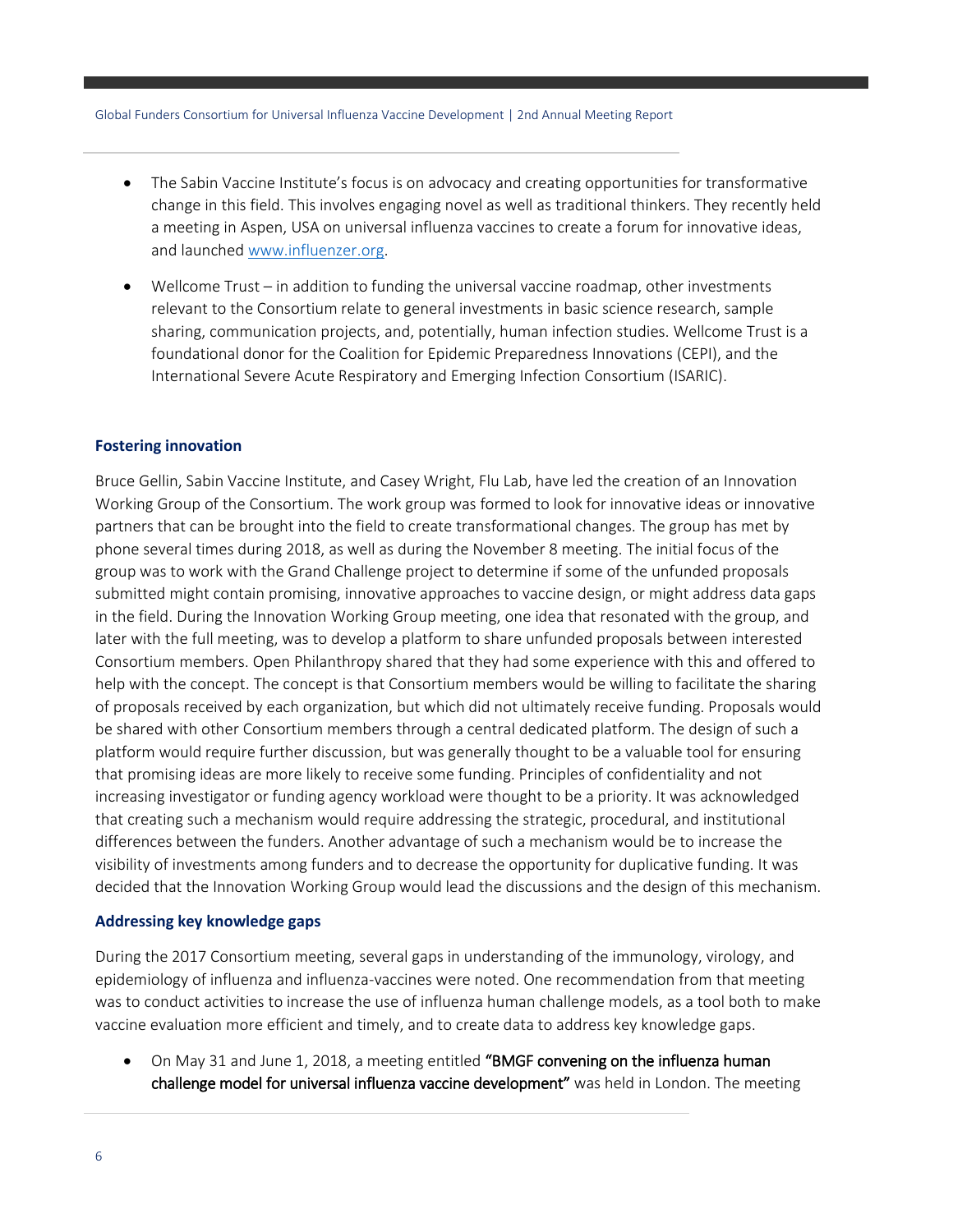objectives were to collect perspectives and to build consensus on how to improve the utility of and access to the standard controlled human influenza virus infection model. The two-day meeting results are expected to facilitate the use of human challenge models by ensuring that the meeting output and consensus was placed in the public domain and would support cooperative research and development, fund raising, and efficient allocation of resources in this area. The first day was comprised of discussions regarding the value of such models, with lessons from other human challenge models for other infectious diseases and the regulatory ethical implications of human challenge models in the design of human challenge viruses. The second day included discussions around the methods of conducting such studies, methods to increase standardization and accessed materials, and collecting industry perspectives. It was acknowledged that the current models were limited by lack of standardization, poor access to limited resources, too few challenge virus pools available, and potentially inappropriate study designs. The group articulated the desired features of human challenge models that would include a standardized model using best practices, increased capacity for conducting such studies in low and middle-income countries, increased access to relevant challenge viruses, and coordination of human challenge model studies that could accelerate qualification of vaccine candidates using clinical endpoints relevant to the community. The full discussion of consensus recommendations and gaps that require addressing is being included in a peer reviewed paper from the meeting that should be completed early in 2019.

#### **Priority areas for investment, priority gaps to address, & refining role and function of the Consortium**

1. A mechanism to share proposals for funding between Consortium members – Casey Wright, Stacy Knobler and Heather Youngs will proceed with the development of a proposal to establish a platform by which interesting but unfunded research proposals can be shared among interested members of the Consortium. This activity will be part of the Innovation Working Group. They will report back to the Consortium members during the next teleconference. (Update: an initial teleconference was convened in December 2018 to discuss information gathered by the Innovation Working Group.)

2. Developing the Product Landscape – the full group agreed to support CIDRAP to create the Product Landscape as a mechanism to increase visibility of candidate vaccines under development among Consortium members and other stakeholders. Dr. Michael Osterholm, Julie Ostrowsky, and colleagues will finalize the proposal and the development work will be funded by Consortium funds based at The Task Force for Global Health. A small advisory group will be established and include Consortium secretariat, NIAID, BARDA, European Commission and the CIDRAP staff. In addition, the Consortium members will be asked to review and provide feedback to the early and final editions of the landscape. An update will be provided to the Consortium members of the next teleconference. (Update: TFGH has completed the grant application review for the proposal submitted by CIDRAP, and has approved the funding for development of the tool.)

3. Universal influenza vaccine roadmap – Wellcome Trust has engaged CIDRAP to begin development of influenza vaccines roadmap, based on the models previously used for similar roadmaps previously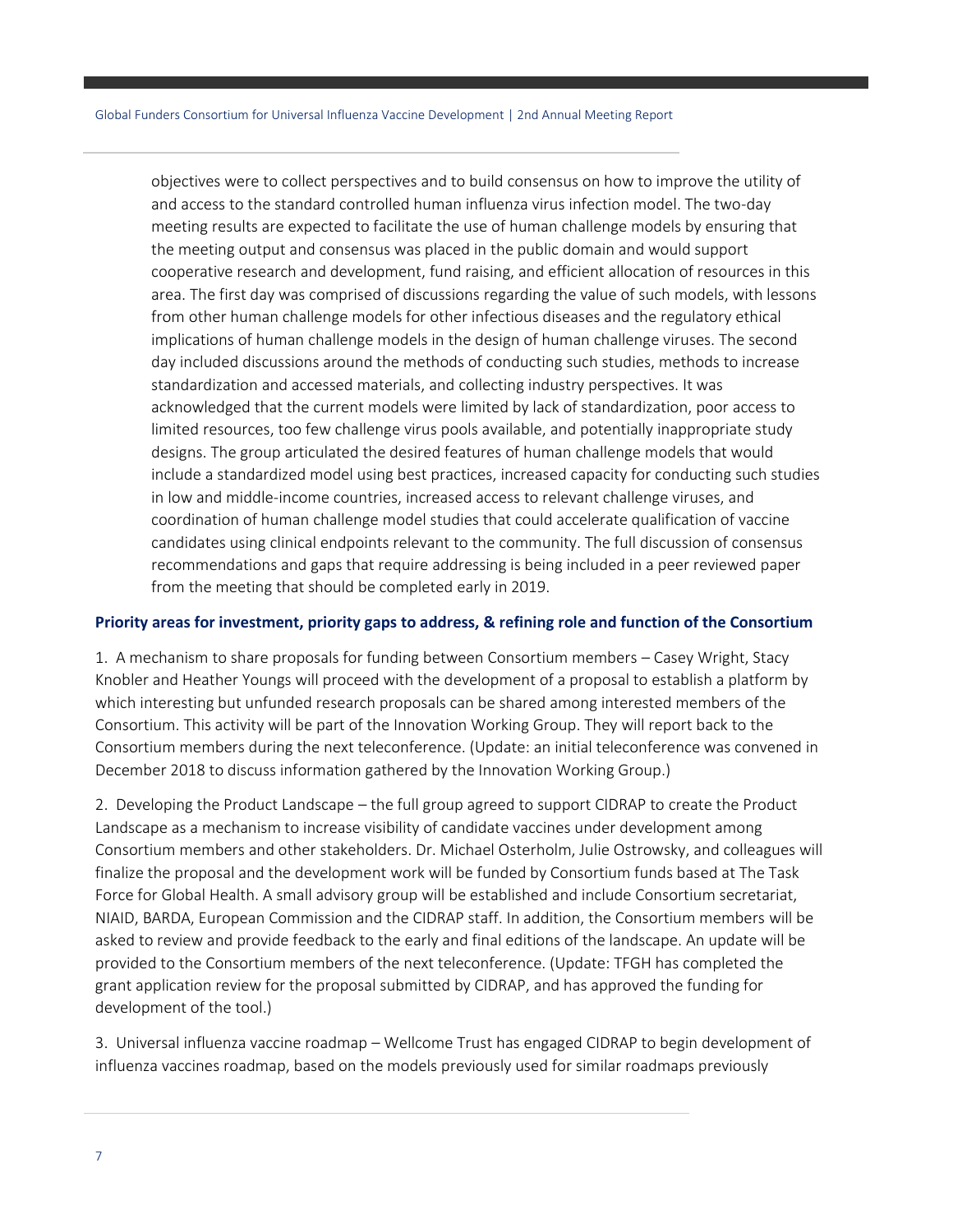developed. Consortium members agreed to provide technical and strategic guidance to the roadmap as needed.

4. Industry involvement in the Consortium – participants again agreed that mechanisms to engage industry partners in Consortium meetings and discussions would be of great value. An industry engagement work group will be established to develop an engagement plan. An initial plan is to increase the length of the next annual meeting of the Consortium by 0.5 days to accommodate industry participation. It is clear that the Product Landscape and the Roadmap will require industry involvement as well. In addition, inclusion of IFPMA or Bio might be helpful. The subgroup of participants to work on this issue was solicited during the meeting, and participants were asked to respond to Joe Bresee if they are interested. Mark McKinlay, Bruce Innis, Josie Golding, Charlie Weller, Wayne Koff and Armen Donabedian agreed to participate.

5. Partner Engagement Work Group – continued focus on increasing stakeholders in the Consortium will be part of the 2019 work plan. It was agreed that a subgroup will be established to develop a plan for expanding the Consortium membership.

6. Increase the presence and name recognition of the Consortium in the field – to maximize the value of the Consortium, participants suggested that it could expand its role as a convener around relevant scientific and policy issues – noting that the Consortium was a co-convener of the CHIVIM meeting in 2018. Three options for this during 2019 are 1) develop recommendations for clinical outcomes used as part of human challenge models (or some other facet of MCMs) by convening experts to develop a white paper that might be published. This was based on work with RSV; 2) Support the upcoming 2019 meeting in Siena on immune correlates of protection; 3) Discuss with colleagues at regulatory agencies the possibility of supporting a meeting of regulatory issues related to next generation influenza vaccines. Other ideas were welcomed. In addition, write a peer-reviewed paper outlining the purpose of the Consortium. (Update: a paper was published in *Vaccine* in December 2018 summarizing the work and the goals of the group.)

7. Business case for universal vaccines – participants viewed the creation of a business case for universal vaccines favorably. It was noted that other modeling groups are also working in this general area, and consideration to creating a collection of modelers to inform this area should be undertaken. A small group of Consortium members including Wellcome Trust, Flu Lab, BMGF and TFGH will discuss next steps. It was acknowledged that thinking through stakeholder perspectives on the value of such models will be an important first step.

8. There was general agreement on the value of the Consortium, and agreement on plans for convening another annual meeting next year, as well as teleconferences.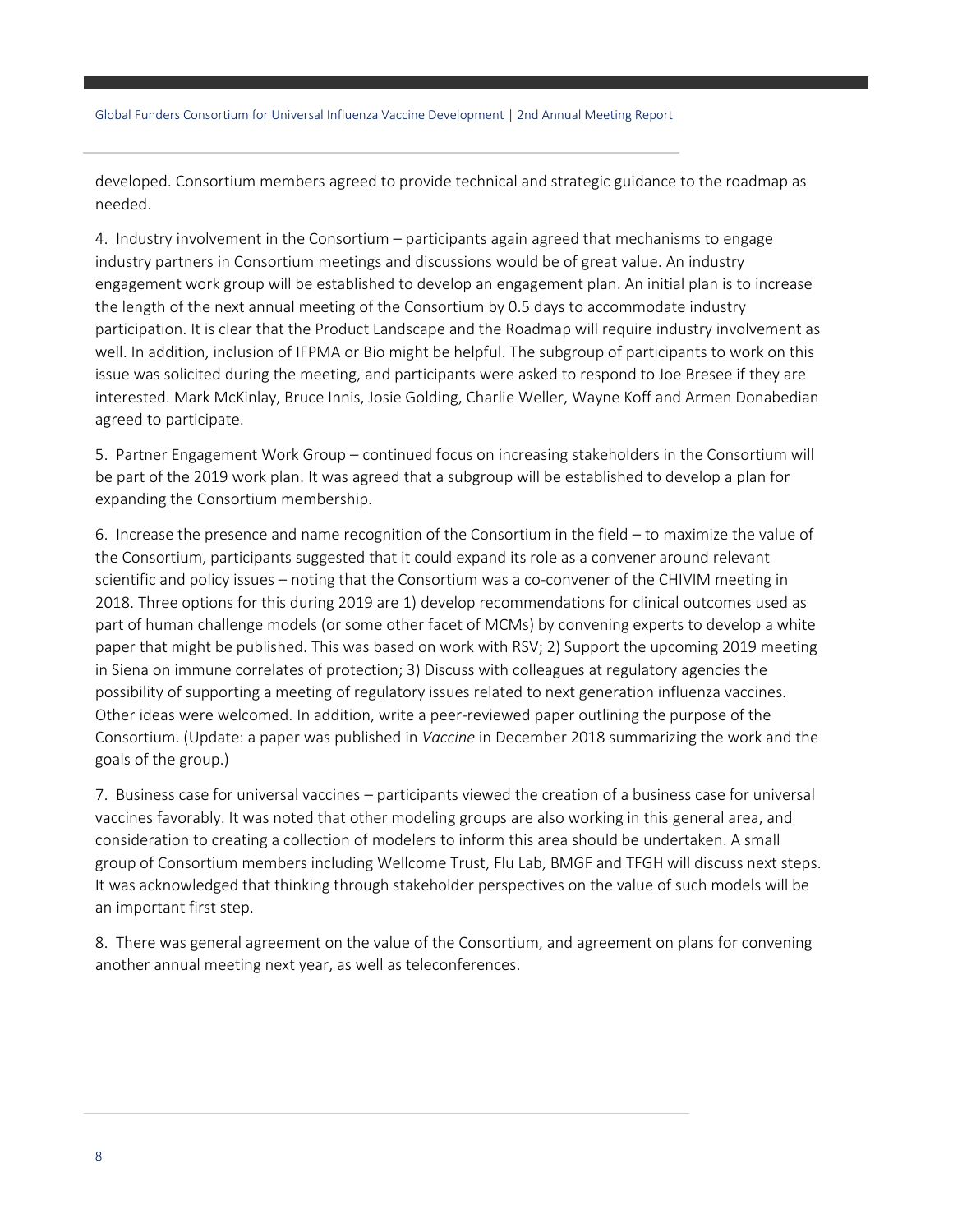### **Annex 1 – Meeting Agenda**

| November 7                                          |                                                                                           |                                    |  |  |
|-----------------------------------------------------|-------------------------------------------------------------------------------------------|------------------------------------|--|--|
| $17:30 -$<br>19:00                                  | Pre-meeting of Funding Organizations (* in list below)                                    | <b>Gold Room</b>                   |  |  |
|                                                     | Agenda to be shared                                                                       |                                    |  |  |
| 19:30                                               | Group dinner for all participants                                                         | <b>Ecco Restaurant</b>             |  |  |
| <b>November 8</b>                                   |                                                                                           |                                    |  |  |
| $7:00 - 8:15$                                       | <b>Meeting of Innovation Work Group</b>                                                   | <b>Private Dining Room 2</b>       |  |  |
| 8:30                                                | <b>Registration and coffee</b>                                                            |                                    |  |  |
| 9:00                                                | <b>Welcome and Introductions</b>                                                          | Joseph Bresee,                     |  |  |
|                                                     |                                                                                           | <b>Keith Klugman</b>               |  |  |
| 9:15                                                | Review of Consortium activities and goals of the meeting                                  | <b>Joseph Bresee</b>               |  |  |
| 9:30                                                | WHO's influenza strategic plan and influenza vaccine<br>development activities            | Philipp Lambach                    |  |  |
| 9:45                                                | <b>Report from Innovation Work Group</b>                                                  | <b>Bruce Gellin / Casey Wright</b> |  |  |
| 10:00                                               | <b>Break</b>                                                                              |                                    |  |  |
| Updates on Consortium-led or recommended activities |                                                                                           |                                    |  |  |
| 10:15                                               | Universal influenza vaccine Roadmap - value,<br>implementation and role of the Consortium | <b>Josie Golding</b>               |  |  |
| 10:35                                               | Human challenge model meeting review                                                      | <b>Bruce Innis</b>                 |  |  |
| 10:45                                               | Consortium's Technology Landscape Project - review of<br>goals and feedback on methods    | <b>Michael Osterholm</b>           |  |  |
| 11:10                                               | Model for exploring the business case for universal<br>influenza vaccines                 | <b>Rosalind Eggo</b>               |  |  |
| <b>Updates on member activities</b>                 |                                                                                           |                                    |  |  |
| 11:25                                               | NIAID's universal influenza strategy and update on<br>implementation*                     | <b>Diane Post</b>                  |  |  |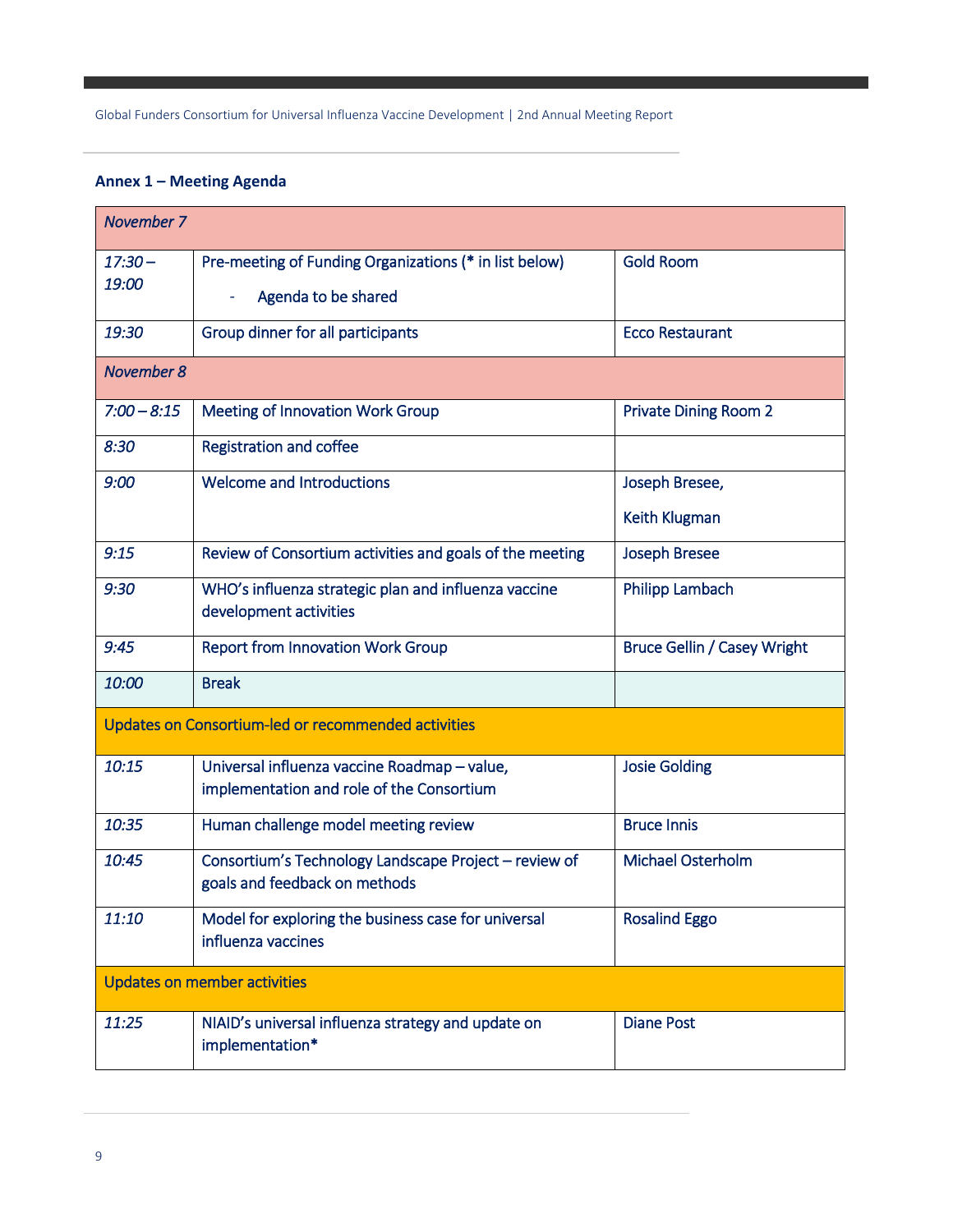| 11:45                                         | Update on recent calls for proposals for new vaccine<br>development                                                                                               |                                     |  |  |  |
|-----------------------------------------------|-------------------------------------------------------------------------------------------------------------------------------------------------------------------|-------------------------------------|--|--|--|
|                                               | <b>BMGF and Flu Lab's Grand Challenge</b>                                                                                                                         | Casey Wright /                      |  |  |  |
|                                               | European Union - India open call                                                                                                                                  | Padmini Srikantiah                  |  |  |  |
|                                               | Lunch                                                                                                                                                             | <b>Adoracion Navarro-Torne (TC)</b> |  |  |  |
| 12:15                                         |                                                                                                                                                                   |                                     |  |  |  |
| Updates on participant activities (continued) |                                                                                                                                                                   |                                     |  |  |  |
| 13:30                                         | Roundtable updates from participants                                                                                                                              |                                     |  |  |  |
|                                               | Objective: Participants have a common understanding of<br>the landscape of currently funded work in this area                                                     |                                     |  |  |  |
|                                               | Series of short, structured overviews of participants'<br>portfolios and goals/strategies (that have not been<br>discussed in the sessions above) [5-10 min each] |                                     |  |  |  |
|                                               | Each organization is asked to review:                                                                                                                             |                                     |  |  |  |
|                                               | -Any changes in the organization's vision/goals for a<br>universal / next-generation vaccine                                                                      |                                     |  |  |  |
|                                               | -Current focus of funding                                                                                                                                         |                                     |  |  |  |
|                                               | -Specific activities ongoing or planned                                                                                                                           |                                     |  |  |  |
|                                               |                                                                                                                                                                   |                                     |  |  |  |
|                                               | <b>European Commission*</b>                                                                                                                                       |                                     |  |  |  |
|                                               | Bill and Melinda Gates Foundation*                                                                                                                                | <b>Adoracion Navarro-Torne (TC)</b> |  |  |  |
|                                               | DARPA*<br>Open Philanthropy*<br>Sabin Institute                                                                                                                   | Padmini Srikantiah                  |  |  |  |
|                                               |                                                                                                                                                                   | <b>Matthew Hepburn</b>              |  |  |  |
|                                               |                                                                                                                                                                   | <b>Heather Youngs</b>               |  |  |  |
|                                               |                                                                                                                                                                   |                                     |  |  |  |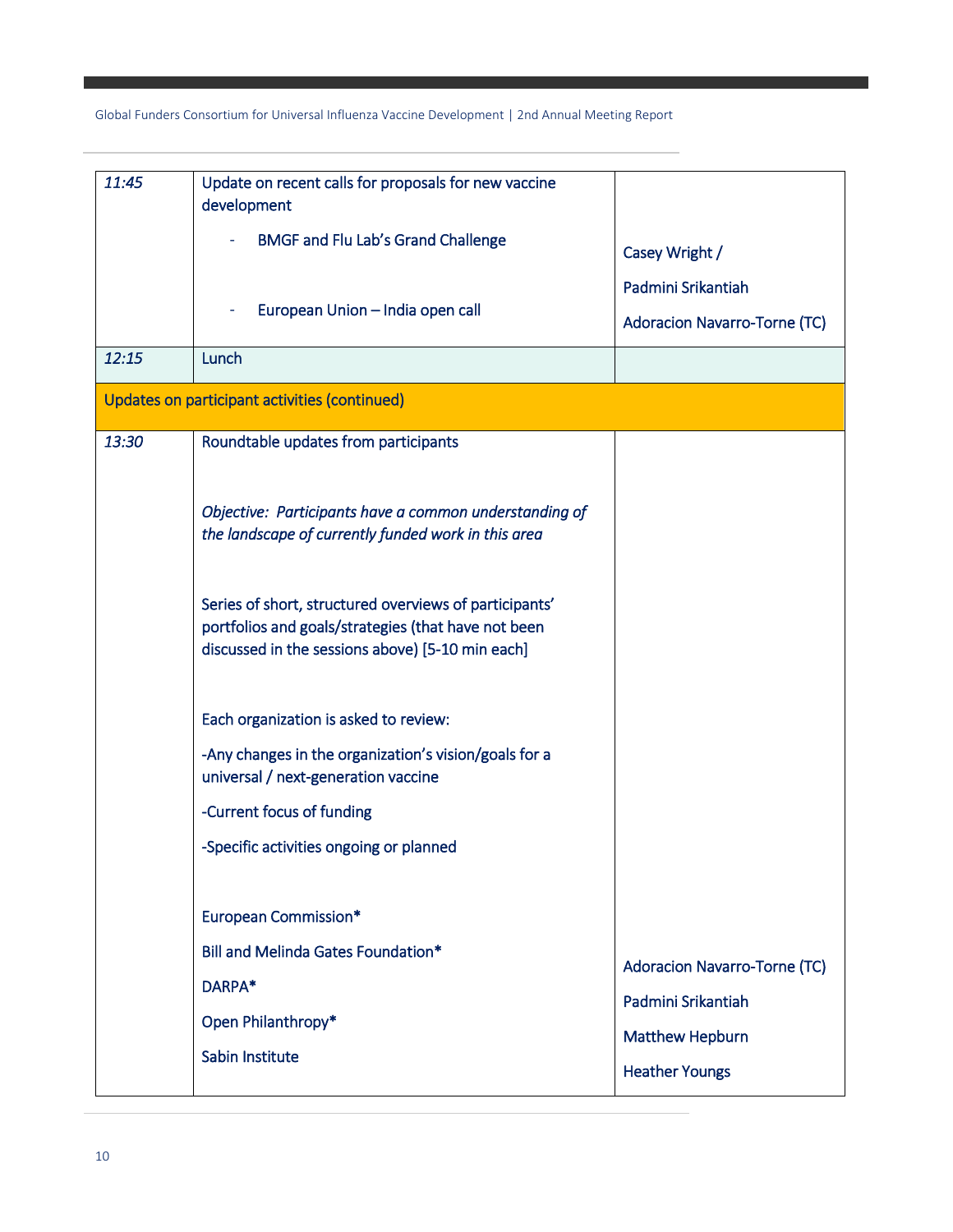|                                  | Wellcome Trust*                                                                                                                                                                                                 | <b>Bruce Gellin</b>      |
|----------------------------------|-----------------------------------------------------------------------------------------------------------------------------------------------------------------------------------------------------------------|--------------------------|
|                                  | <b>BARDA*</b>                                                                                                                                                                                                   | <b>Josie Golding</b>     |
|                                  | <b>Human Vaccines Project</b>                                                                                                                                                                                   | <b>Robert Johnson</b>    |
|                                  | <b>PATH</b>                                                                                                                                                                                                     | <b>Wayne Koff</b>        |
|                                  | Inserm*                                                                                                                                                                                                         | <b>Bruce Innis</b>       |
|                                  | $CIHR*$                                                                                                                                                                                                         | Gustavo Gonazalez-Canali |
|                                  | Flu Lab*                                                                                                                                                                                                        | <b>Charu Kaushic</b>     |
|                                  |                                                                                                                                                                                                                 | <b>Casey Wright</b>      |
|                                  |                                                                                                                                                                                                                 |                          |
| 15:15                            | <b>Break</b>                                                                                                                                                                                                    |                          |
| 15:35                            | Priority areas for investment and priority gaps & refining<br>role and function of the Consortium                                                                                                               | All                      |
|                                  | The discussion is designed to identify consensus areas of<br>need that the group thinks are particularly important to<br>address in order to advance the field, and how the<br>Consortium can support this work |                          |
| 16:00                            | Summary of the meeting                                                                                                                                                                                          | <b>Joe Bresee</b>        |
| <b>Closed Funders discussion</b> |                                                                                                                                                                                                                 |                          |
| 16:30                            | Group discussion regarding priorities, gaps, needs                                                                                                                                                              | Group                    |
| 17:45                            | Adjourn                                                                                                                                                                                                         |                          |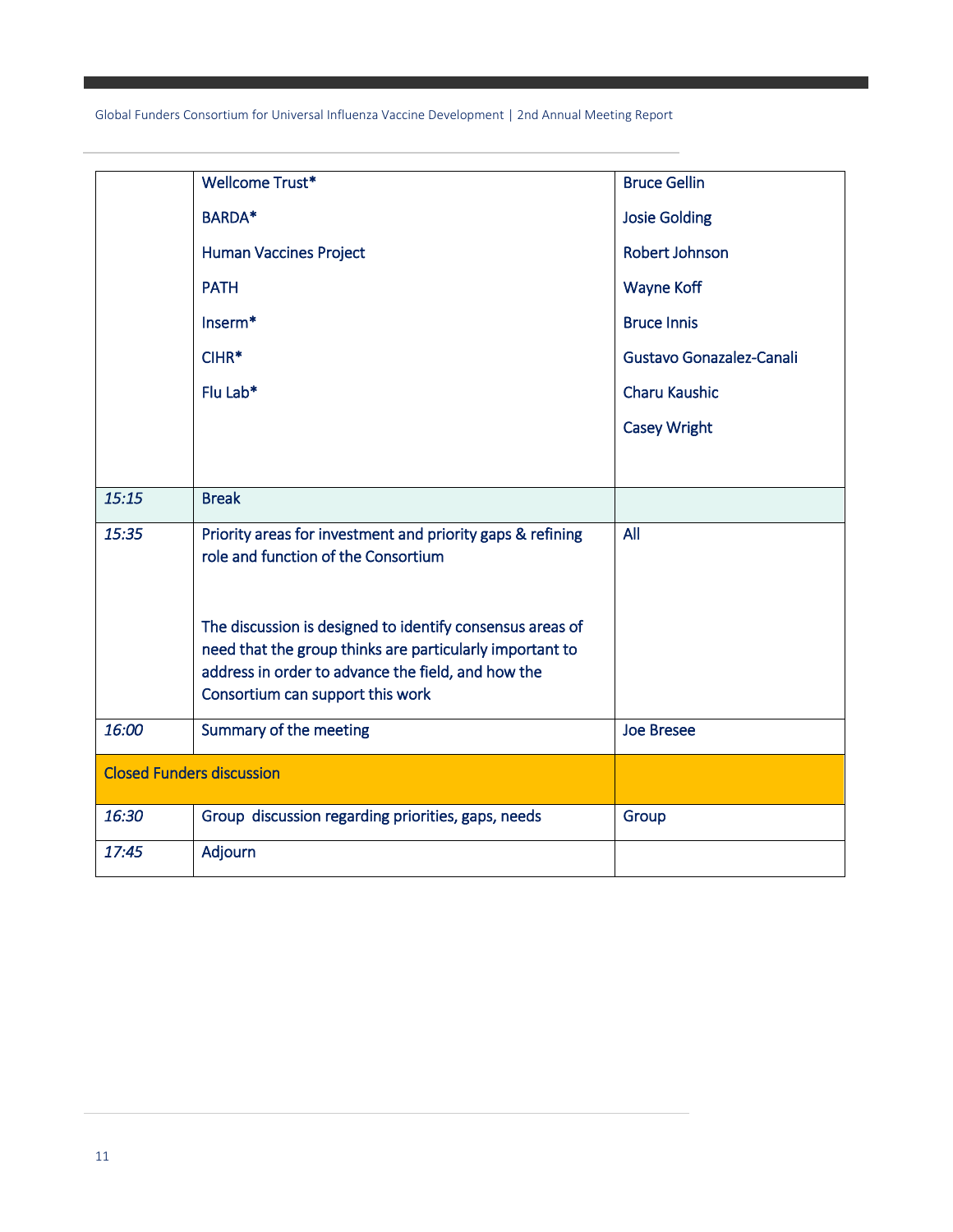#### Appendix 1 – List of Participants

Joseph Bresee, MD Coordinator, Global Funders Consortium for Universal Influenza Vaccine Development Task Force for Global Health, Inc. [Jsb6@cdc.gov](mailto:Jsb6@cdc.gov)

Rosalind Eggo, PhD Assistant Professor London School of Hygiene & Tropical Medicine [r.eggo@lshtm.ac.uk](mailto:r.eggo@lshtm.ac.uk)

Emily Erbelding, MD, MPH Director, Microbiology and Infectious Diseases National Institute of Allergy and Infectious Diseases National Institutes of Health [emily.erbelding@nih.gov](mailto:emily.erbelding@nih.gov)

Amanda Bolster Associate Director, Development and Partnerships The Task Force for Global Health, Inc. [abolster@taskforce.org](mailto:abolster@taskforce.org)

Alan Embry, PhD Chief, Respiratory Diseases Branch DMID/NIAID/NIH/DHHS (Teleconference) [embrya@niaid.nih.gov](mailto:embrya@niaid.nih.gov)

Bruce Gellin, MD, MPH President, Global Immunization Sabin Vaccine Institute [bruce.gellin@sabin.org](mailto:bruce.gellin@sabin.org)

Josie Golding, PhD Programme Officer, Epidemic Preparedness Wellcome Trust [J.Golding@wellcome.ac.uk](mailto:J.Golding@wellcome.ac.uk)

Gustavo Gonzalez-Canali, MD Senior Project Manager for Global Health Inserm [gustavo.gonzalez-canali@inserm.fr](mailto:gustavo.gonzalez-canali@inserm.fr)

Col Matthew Hepburn, MD Program Manager, Biological Technologies Office Defense Advanced Research Projects Agency (DARPA) [Matthew.hepburn@darpa.mil](mailto:Matthew.hepburn@darpa.mil)

Bruce Innis, MD, FIDSA Global Head, Respiratory Infections & Maternal Immunization Center for Vaccine Innovation and Access, PATH [binnis@path.org](mailto:binnis@path.org)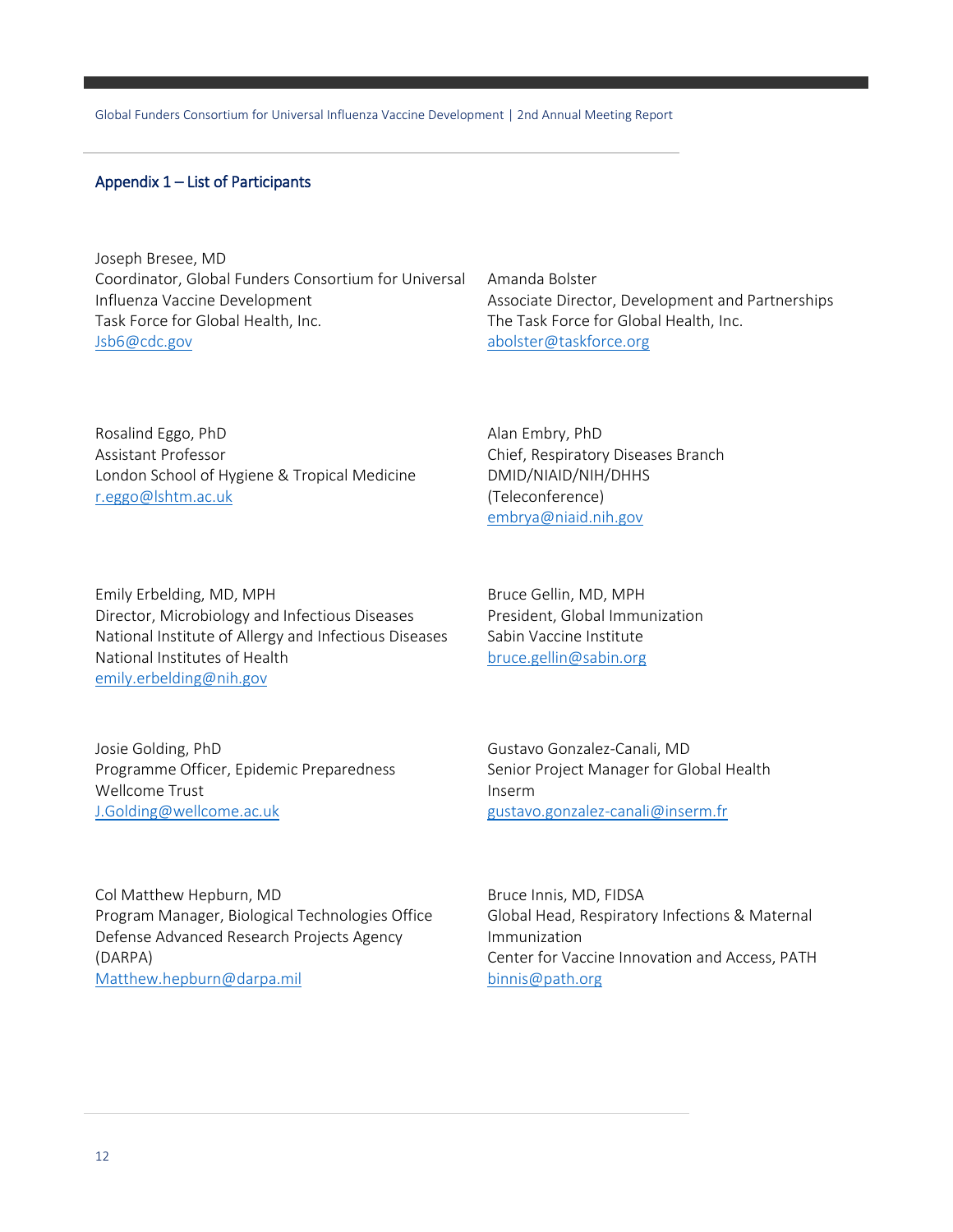Daniel Jernigan, MD, MPH Director, Influenza Division National Center for Immunizations and Respiratory Diseases Centers for Disease Control and Prevention [dbj0@cdc.gov](mailto:dbj0@cdc.gov)

Charu Kaushic, PhD Scientific Director, Institute of Infection and Immunity Canadian Institutes of Health Research (CIHR)/Government of Canada [kaushic@mcmaster.ca](mailto:kaushic@mcmaster.ca)

Robert Johnson, PhD Director, Influenza and Emerging Infectious Diseases Division Biomedical Advanced Research and Development Authority (BARDA) [robert.johnson@hhs.gov](mailto:robert.johnson@hhs.gov)

Samantha Kluglein Deputy Director, Center for Vaccine Equity The Task Force for Global Health, Inc. [skluglein@taskforce.org](mailto:skluglein@taskforce.org)

Keith Klugman, MD, PhD Director for Pneumonia Bill & Melinda Gates Foundation [keith.klugman@gatesfoundation.org](mailto:keith.klugman@gatesfoundation.org) Stacey Knobler, MSc Director, Influenza Vaccine Innovation Sabin Vaccine Institute [stacey.knobler@sabin.org](mailto:stacey.knobler@sabin.org)

Wayne Koff, PhD President & Chief Executive Officer Human Vaccines Project [wkoff@humanvaccinesproject.org](mailto:wkoff@humanvaccinesproject.org)

Philipp Lambach, PhD Medical Officer World Health Organization [lambachp@who.int](mailto:lambachp@who.int)

Mark McKinlay, PhD Director, Center for Vaccine Equity The Task Force for Global Health, Inc. [mmckinlay@taskforce.org](mailto:mmckinlay@taskforce.org)

Adoracion Navarro-Torne, MD, PhD Scientific/Policy Officer E3- Fighting Infectious Diseases and Advancing Public Health European Commission (Teleconference) [Adoracion.Navarro-Torne@ec.europa.eu](mailto:Adoracion.Navarro-Torne@ec.europa.eu)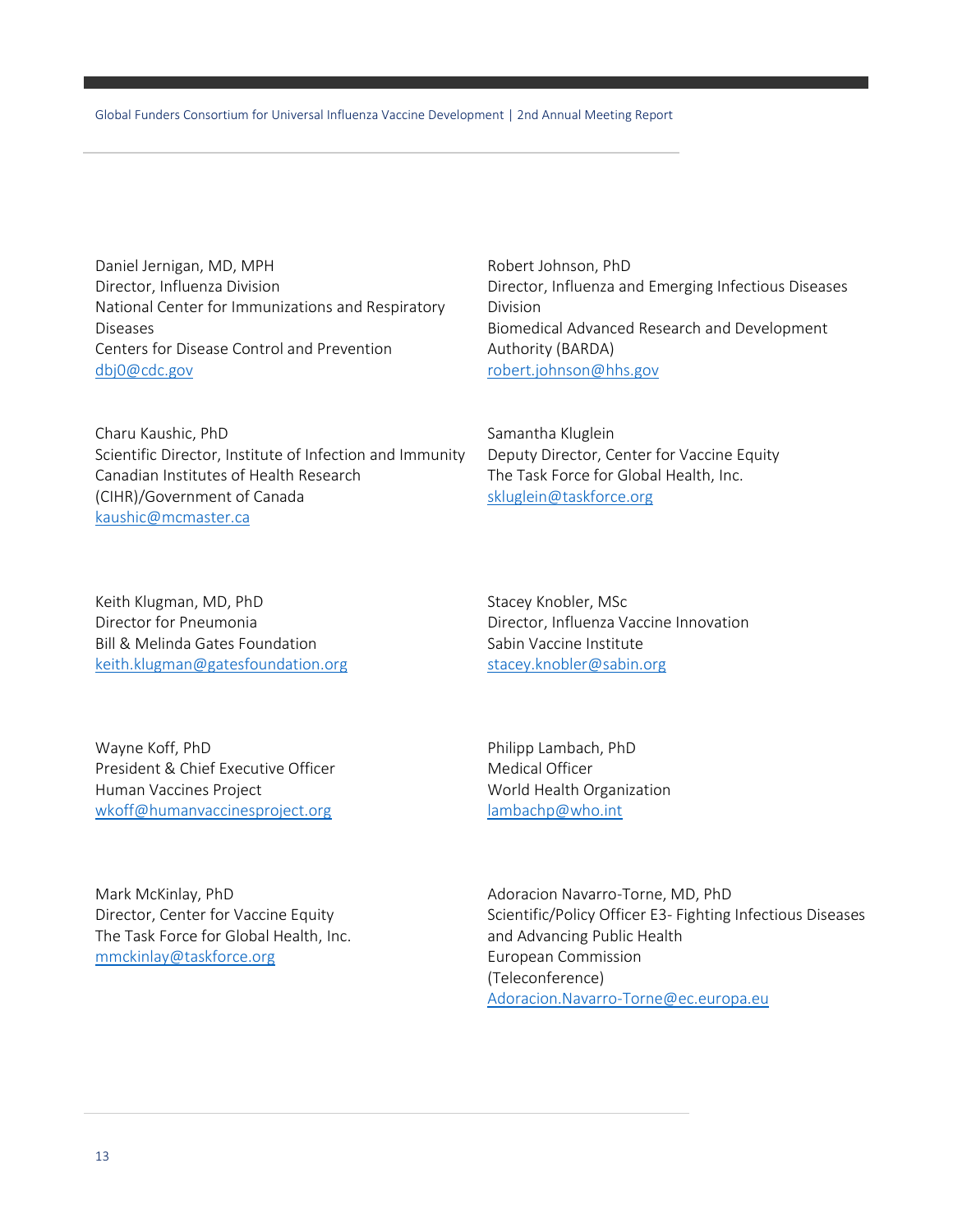Michael Osterholm, PhD, MPH Director Center for Infectious Disease Research and Policy (CIDRAP) University of Minnesota [mto@umn.edu](mailto:mto@umn.edu)

Julie Ostrowsky, MSc Research Associate Center for Infectious Disease Research and Policy (CIDRAP) University of Minnesota [jto@umn.edu](mailto:jto@umn.edu)